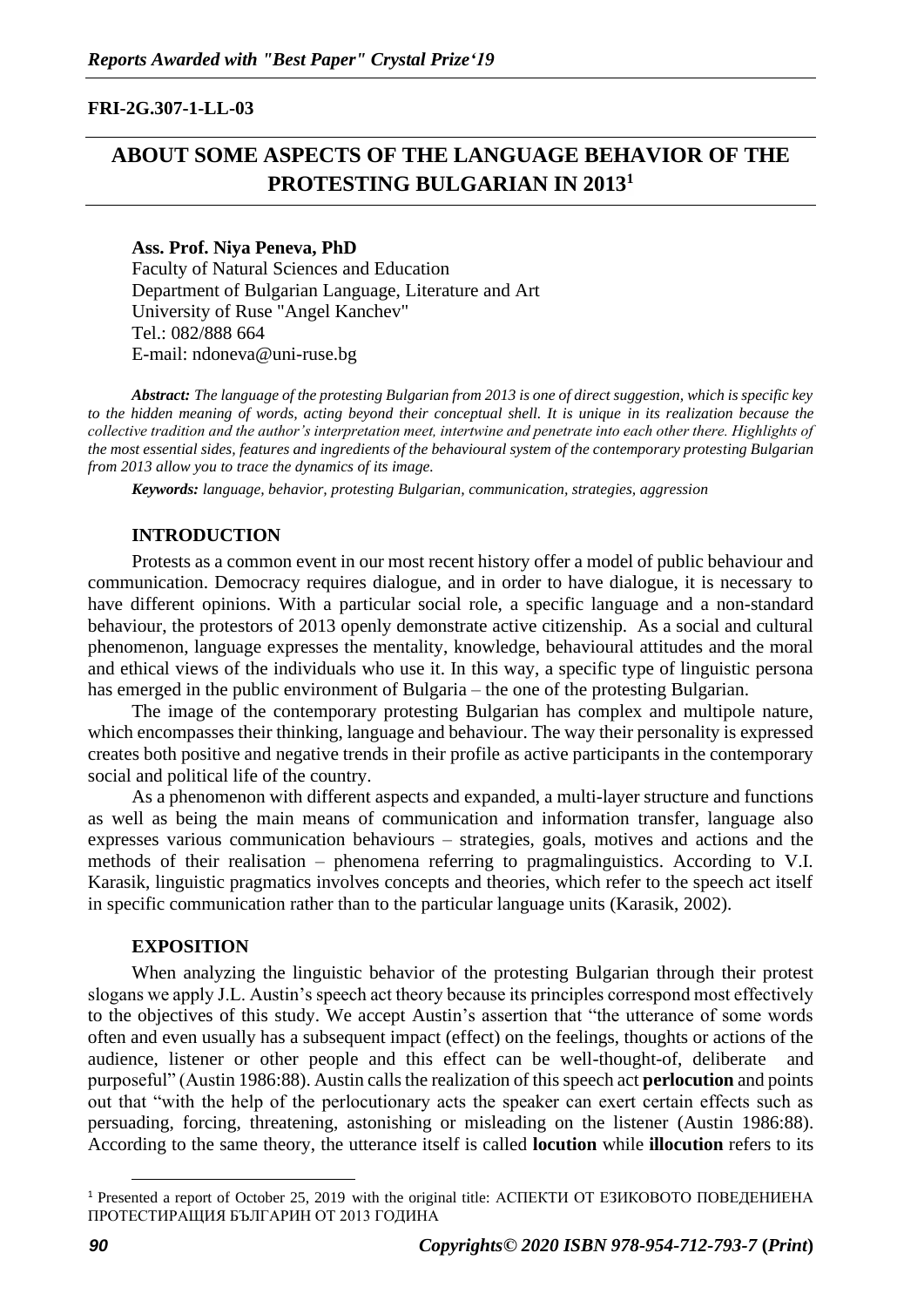communicative force and to its direction that reveals towards what type of communication the utterance is oriented. This is the level of information (meaning) and the impact the utterance with reference to the addressee.

With reference to this, the words, phrases or sentences in a slogan are meant for someone with the idea of changing something, e.g. a state, mood, belief, behaviour, to a certain direction and with a specific goal, in other words there is **speech** and an **act**. Therefore, the organisation of the words in the particular text is also significant. What is important is the idea and the means through which it is implemented. A considerable number of the slogans are directives – a type of imperative utterances that attempt to get the addressee co carry out an action. Their semantic structure is characterised by the presence of **verbs that incite, command, order, threaten, etc**. – *Get lost!; Go away or I will treat you with RAID<sup>1</sup> !; Plevnocchio<sup>2</sup> , go home! The citizens strike back!; We already have our sights on you!;* **imperative verb forms** – *Take a hike!; Honour is more expensive than money – leave honourably!; Occupy the parliament!;* **verbs that provoke action combined with "let" in the imperative to express strong desire and volition** – *Let us overthrow the Turkish government right now! Let us save Bulgaria – every day is fatal!;* **language constructions calling for actions** – *When the country is down on its knees people must stand up!; Protest loudly, react smartly!*

The semantics of the used language units reveals the motives, behaviors, and goals of the protestors. It should be noted that the meanings of many of the used verbs are pejorative –*write off (delete, clean up, kill, destroy, waste), rip off something/someone (strip someone of something, demolish, knock down), steal, lie, do not have, kill, separate, fail, make dirty (smudge, blacken one's name, tarnish),* as well the homonyms *something/somebody is killing me / kill somebody.*  Slogans express problems that are of great importance for our contemporary society.

**Different forms of address** strengthen the expressiveness of speech by naming directly or indirectly but very figuratively the addressee (Mr. President, Mr. Mestan, you fellow politicians, Plevnocchio, you Trash, Bashi - bazouk<sup>3</sup>, Mareshki). The direct address requires from the addressee a specific, individual reaction. Protestors not only call for immediate actions but they also find it important to seek dialogue, assistance and cooperation.

The Bulgarians from the summer of 2013 protested not only with impressive slogans but also with protesting babies and children, pets, street or pedigreed dogs with slogans hung on their necks: *Resignation!; I don't eat rubbish – you would be long gone otherwise!; I stand in front of party headquarters – 30lv per day + 2 sausages (+50 leva<sup>4</sup> for my boss).* Slogans in the style and layout of obituaries and memorial cards *– In hateful memory of... /40 happy days without the party of pumpkins<sup>5</sup> (GERB<sup>6</sup> ), the party of idiots (Ataka<sup>7</sup> ), party of hatred (DPS<sup>8</sup> )* convey unambiguous messages.

Many of the protests are accompanied by dances and rhythmic music. Through the catch phrase #DANSwithme<sup>9</sup> (turned into a leitmotiv) Bulgarian protesters demonstrate wit, ingenuity **and good will** and manage to incorporate them in the language of their actions and demands. The protest meeting is the place where the accumulated energy of the society is released. The street becomes a symbol of the place where Bulgarian people share with the other/the others their active citizenship. Nowadays the street undergoes various transformations, it experiences its own suspense, it speaks the verbal language as well as the body language. It turns into theatrical

*<sup>4</sup> The Bulgarian currency, BGN.* 

<sup>1</sup> *Popular insecticide*.

<sup>2</sup> *The former President of Bulgaria, Rosen Plevneliev.* 

<sup>3</sup> *From Turkish[, irregular](https://en.wikipedia.org/wiki/Irregular_military) soldiers of th[e Ottoman army](https://en.wikipedia.org/wiki/Ottoman_army) notorious for being violently brutal and undisciplined, thus giving the term its second, colloquial meaning of "undisciplined bandit". An offensive word for people of Turkish origin in Bulgaria.*

<sup>5</sup> *Pumpkin has an offensive meaning in Bulgarian meaning a stupid person.* 

*<sup>6</sup> A conservative, populist Bulgarian political party.*

*<sup>7</sup> A Bulgarian nationalist party led by Volen Siderov.*

*<sup>8</sup> The Bulgarian abbreviation of MRF (Movement for Rights and Freedoms) - a political party defending the interests of the ethnic Turkish population in Bulgaria.* 

<sup>9</sup> *DANS is the abbreviation of the State Agency for National Security in Bulgarian.*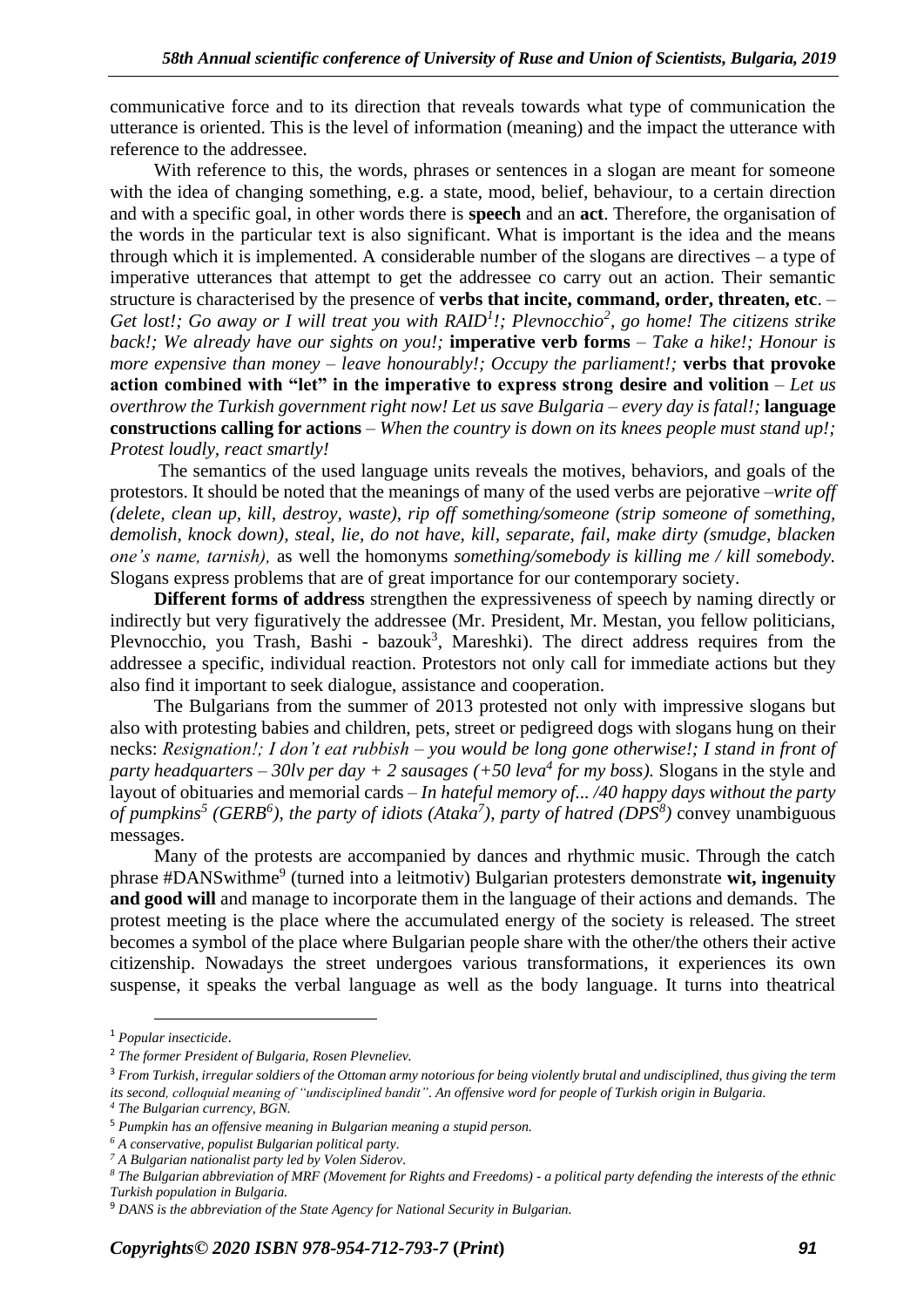scenario ready for a performance and into a concert hall (for different concerts – piano, drums, whistles, vuvuzela horns, guitars, etc.) The street is the stage of the **carnival Bulgarian.** Since ancient times they have put on the Kukeri<sup>1</sup> masks to scare away the evil. Nowadays these traditional rituals have a "new Bulgarian" name – performances. Art is the other language, the metaphoric and symbolic one, which looks for "chosen" addressees with whom to communicate. Is the life of the Bulgarian people a performance – who chooses the stage, the actors and the audience? Journalists comment on the protests: "A new idea every day. The imagination is unleashed. Every rally becomes a performance without losing sight of the protestors' demands. Children draw their future at Orlov Most, babies stare under slogans put on their strollers, dogs carry witty posters, every day young people play different humorous roles by wearing everything from straitjackets to prison uniforms. Comic brides get married to BSP<sup>2</sup>, DPS and "Ataka" while real newlyweds hold Bulgarian national flags in front of the Council of Ministers (Stoilova 2013). Because the language of protests is **proactive and provoking**, it participates in the common street "act". This is a game with rules through which goals are achieved and functions are performed.

The expressive stylistics of the political slogans most often attacks the addressees with words conveying **aggression, hatred and insult**.

In recent years, there has been a tendency for Bulgarians not to worry about publicly displaying and expressing disrespect, daring challenge, and even rudeness in the various forms of their formal and informal communication. The reasons behind such behaviours are explained mainly by issues related to personality identification and the social and political context in the country. The cases of deliberate verbal and non–verbal aggression in the public environment have increased. People have started to use rude and obscene language, which contains mainly profanities such as swear and curse words – hate speech has aggressively entered our society. This notion had been defined differently and had had various shades of meaning – *racial hatred, group defamation, and offensive language* until the late 1980s when the term *hate speech* was accepted. In his study Nenad Zhivanovsky defines hate speech as "any phenomenon that calls for violence, hatred and discrimination against a person or group, most often on the basis of their racial, religious or sexual affiliation" (Zhivanovsly 2015:17). In protest slogans, texts convey hatred due to lack of trust and tolerance towards the ruling political parties and class, respectively to the characteristics of the political figures (as a collective political subject).

Evidence of the systematic and well-thought-of use of hate speech among protesters is the deliberate, everyday linguistic behaviour that purposefully and methodically demonstrates disrespect, neglect, superiority, i.e. this is a deliberately developed speech strategy. Another strategic motive for using language aggression is the so-called "weapon of the weaker". The opposition ruler (politician) / subordinate (protestor) is created. Hate speech (the weapon) becomes the unifying factor of the weaker people against the stronger ones.

Hate speech is also revealed in the way political slogans look like. The creative imagination of the protestors has created original formats and layouts where form and content speak the same language – there are texts which imitate ballots papers, warnings on cigarette boxes, posters with photos of ministers, party leaders and other key figures from the political and social life of the country, against whom the protests are directed. Slogans also speak with their colour choices – red is preferred for more vibrant and expressive imagery. Its symbolism can be understood differently – belonging to a particular political party, a signal for attracting attention, a symbol of aggression, blood, or a challenge.

Studied from a behavioural perspective, the language of political slogans reveals richness of forms and strategies, necessity of a more specific pathos and rhetoric, and intention of being attacking, persuasive and proactive, for example: *Parliament (the 42nd) – Seriously damages you and the others around you!; Oligarchy kills!* (analogous to the warning signs on cigarette boxes); *How should I look at you?* (a slogan with a picture of Vassil Levsky<sup>3</sup>); *The lord of stupidity: The* 

<sup>1</sup> *Elaborately costumed Bulgarian people who perform traditional rituals, intended to scare away evil spirits.*

*<sup>2</sup> The Bulgarian Socialist Party* 

*<sup>3</sup> A Bulgarian revolutionary and one of the greatest national heroes, symbol of purity.*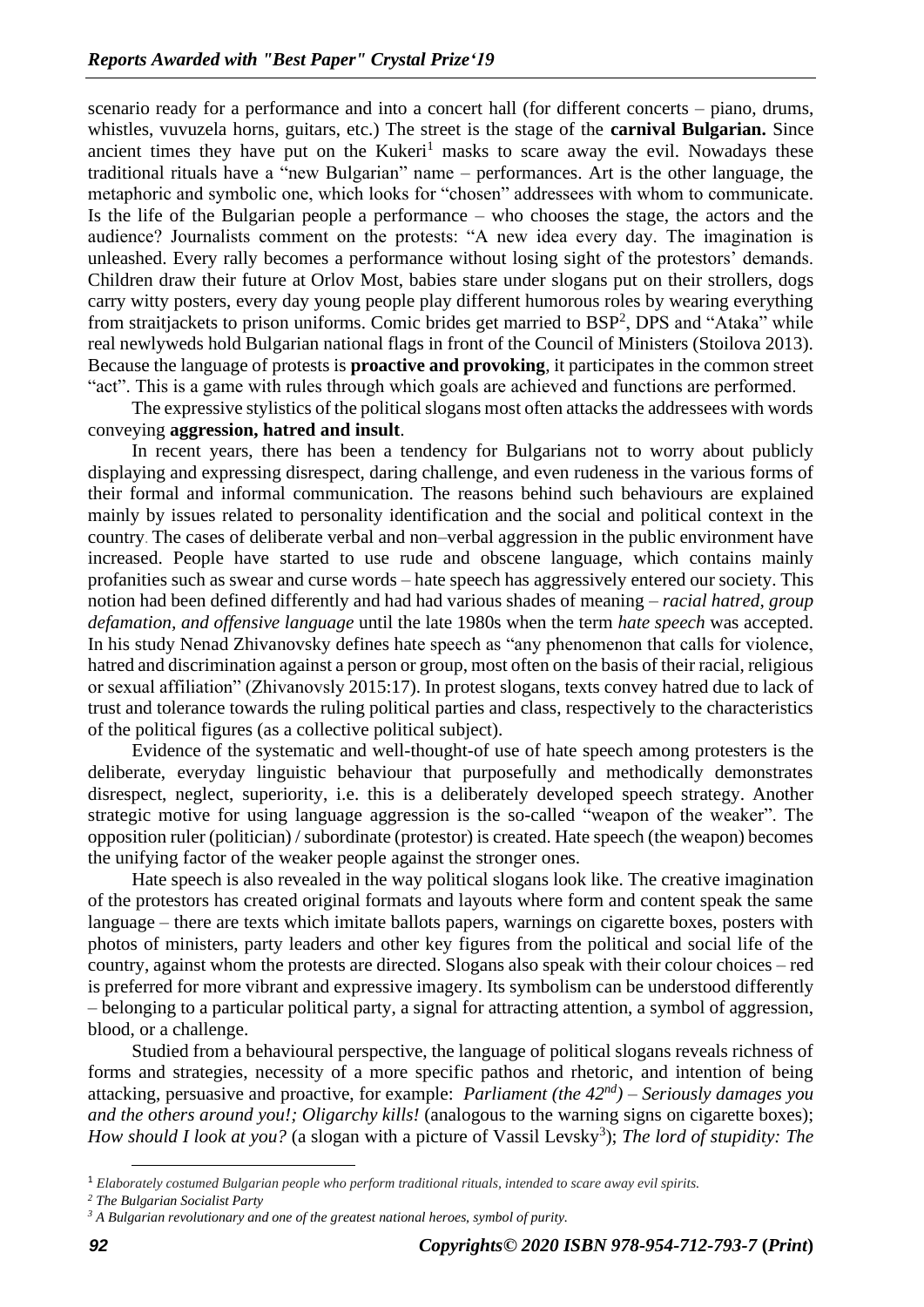*fellowship of the impudent: Starring:* (photos of politicians); *Donations for Peevski* (a photo of a piggy bank); *In hateful memory of …/40 happy days without… the party of pumpkins (GERB), the party of idiots (Ataka), party of hatred (DPS) (*posters in the style and layout of an obituary); *One oligarch at home is enough!* (a photo of a cat); *You trash, you ruined my walk!* (a slogan on the neck of a dog); *I don't eat rubbish, otherwise you'll be long gone!* (a slogan on the neck of a dog); *Buying and selling Barekov<sup>1</sup> is a crime!* (made and distributed as a ballot paper).

Most often the language of hatred uses direct aggressive or insulting words: *Repent, you nits!*; Peevski<sup>2</sup> + *Tsvetan Vasilev* = *The pig with moustache*; *Volen, a pig and a slave to DPS!*; *Arrogant idiots!; You are trash!; When the disgusted don't vote the disgusting rule!,* etc. In addition, language of hatred can function by applying various stylistic figures of speech and tropes that imply different communicative types of meaning. Most often, these include metaphors, irony, and rhetorical questions, for example:

>**Metaphor** – *Borisov, pull up your pants! We are sick of political prostitutes!; Why don't politicians emigrate from Bulgaria? Why there is brain but not asshole drain? Out of 240 parliament members, 120 are political buoys<sup>3</sup> and 120 are coffins for those who happily drowned in MPs' groundswell for their country.;* 

>**Rethorical questions** –*– Sergo, the Lord of the Catharsis; Do you want to rob me too??; Oresharski, where is your puppet master?; I am asking if there is authority that can give a life sentence to you too?<sup>4</sup> ;*

>**Irony** – *Mr. Mestan, in order to be verbally exact – march out of here!; Duduk<sup>5</sup> , why were you fired from bTV?The rubbish – in the trash bin!; Turn pigs into pork chops not into politicians! SerGAY<sup>6</sup> , come out of the closet- we will understand. It is the 21st century after all!; SerGAY, I love you! I am better than Monica<sup>7</sup> !* 

During the summer of 2013, the aggressive behaviour of the protesters escalated not only physically but also verbally. It expressed challenge, uncontrolled temper, expansiveness, intolerance as well as acrimony, hostility, deliberate desire to disgrace and ruin the politicians' reputation: *You are inadequate!*; *Sergo, Volen and Mestan<sup>8</sup> – pumpkins<sup>9</sup> from the same garden!*; *I protest against the past, present and future politicians! You are a disgrace! Resignation and imprisonment!*; *You are unhinged!*; *Throw garbage separately – BSP, DPS and Ataka<sup>10</sup>!*; *The rubbish – in the trash bin! (GERB, BSP, DPS and Ataka<sup>11</sup>)*; *Do you want to depend on SILLerov<sup>12</sup>!; I want to manage my life, not to be ruled by animals!*; *Resignation of the SPITTLE coalition*<sup>13</sup>*!*; *Red leeches – didn't you have enough?; <i>Psychologically SILLerov*<sup>14</sup>*!; Make way! I'm bringing Volen's pill<sup>15</sup>!; Throwing away your rubbish is good manners – especially when it is in the Parliament!*; *It's time the ward assistants come /Siderov/; Stanishev, you are not responsible for the mistakes of mother nature – you are their product!*; *Aferim, Effendi<sup>16</sup>!*; *Kremlin doormats, this is Europe!*; *Stanishev and Oresharski – clothes moths pestering the Bulgaria homes!*

*<sup>13</sup> Reference to the The Triple Coalition, ruling Bulgaria from 2005 to 2007.* 

*<sup>1</sup> A politician who founded a party and entered in coalition with other parties to win a seat in the EU Parliament.* 

*<sup>2</sup> A politician who is often depicted as or compared with a pig due to his obesity.* 

*<sup>3</sup> Offensive word meaning empty – headed.*

*<sup>4</sup> A paraphrase of a line from a popular song called Kukla (Bulgarian for doll) from that period.* 

<sup>5</sup> *A traditional Bulgarian wind instrument, an offensive word meaning cocksucker, someone who plays the skin flute.* 

<sup>6</sup> *Sergey Stanishev, the leader of the Bulgarian Socialist party during that period.*

<sup>7</sup> *Sergey Stanishev's wife, Monica Stanisheva.*

*<sup>8</sup> The names of the leaders of the political parties represented in the Parliament during this period.* 

<sup>9</sup> *Pumpkin has an offensive meaning in Bulgarian meaning a stupid person. In this slogan the implication is that the three political leaders are the same although their parties support different ideas.* 

*<sup>10</sup> Some of the political parties represented in the Parliament during this period.* 

*<sup>11</sup> See 22.* 

*<sup>12</sup> This refers to V. Siderov, leader of the political party Ataka, who is often criticised for his extreme ideas and comments.* 

*<sup>14</sup> See 24*

*<sup>15</sup> See 24.* 

*<sup>16</sup> "Bravo, Sir!" from Turkish. The words are used in Bulgarian language too, but their meaning is offensive and pejorative. In this case they refer to the politicians from Turkish origin who are members of DPS.*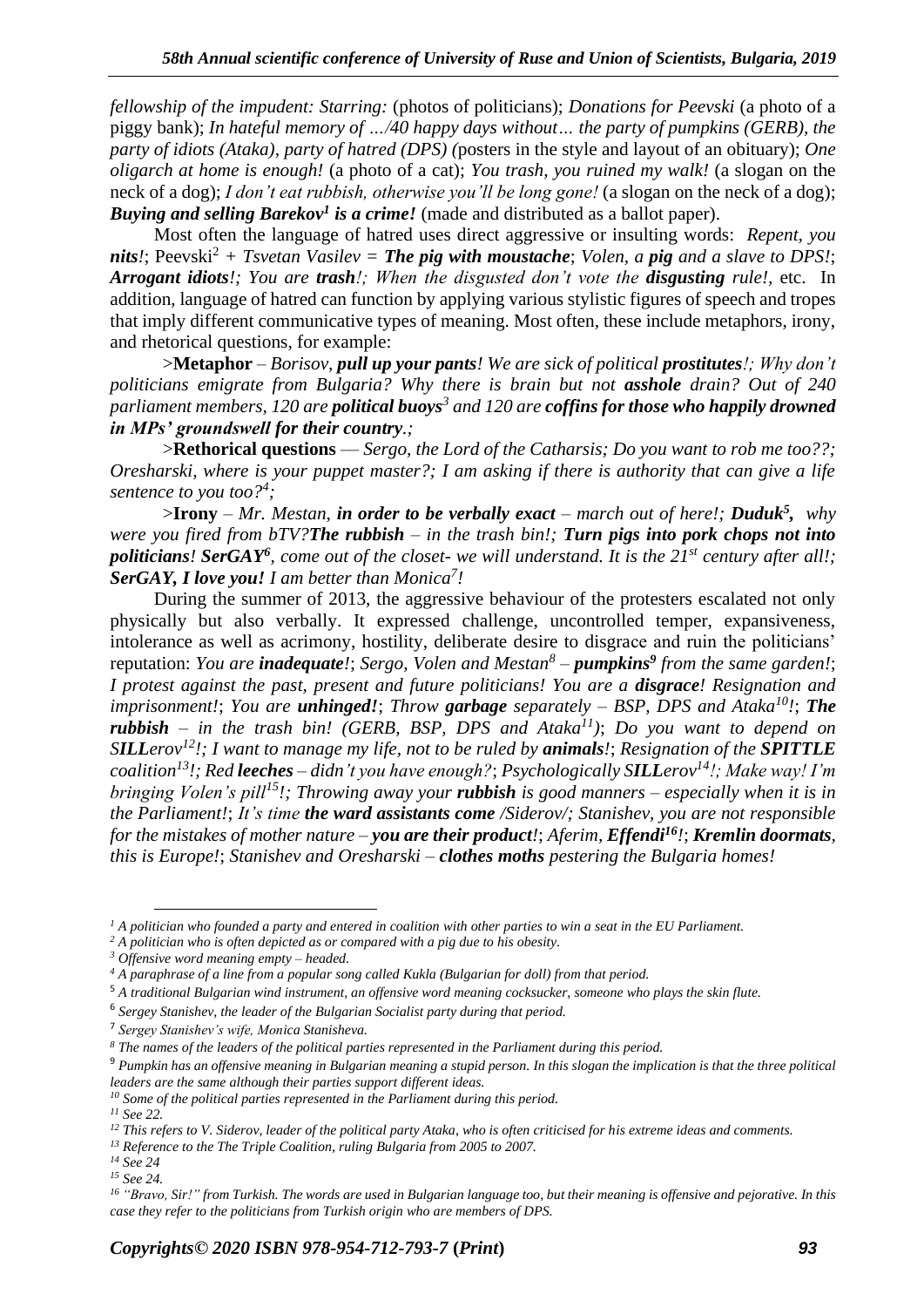The corpus of texts clearly illustrates the fact that the language of protests lacks censorship and internal regulation of the speech etiquette when the purpose is to express disrespect, contempt, disgust and loathing. There is free expression of ideas. Contrary to the expectations of seeking assistance, there is no intent of establishing dialogue or connection between the sender and the recipient of the utterances. There are sent messages – open or encoded ones, which most often contain direct or indirect insults and the addressees are not expected to respond to them. *Rubbish*  is a frequently used qualification and the implication is "waste, something unnecessary that must be thrown away". In addition, numerous animal lexemes are used to enhance the expressiveness and impact of the offensive qualifications, namely *animals, leeches, nits, clothes moths, pig,* etc. What is more, the protesting Bulgarian chooses to use qualifications referring to intelligence and ethics - *You are unhinged!; You are inadequate!; You are not intelligent enough to rule us!* The slogans, which contain obscene words and content, provoke and challenge with the expressed shamelessness, arrogant boldness, impudence, indecency and demonstrative use of vulgar stylistic register: *Oresharski, do you have balls*?; *Fuck you*!; *All political whores – out of this parliament!; Excuse me, can I fuck you? I'll apologise later! – Sergo, the Lord of the Catharsis!; Look at your ass* !; *Borisov, pull up your pants! We are sick of political prostitutes!; Ataka holds the balls of BSP and DPS – shame!; Fuck you in the mouth, red trash!; You turned parlamentarism too into toilet paper – but you won't clean Dogan's ass with it!;*

## **CONCLUSION**

In the context of protests, the strategy of hate speech is as follows: the protestors' hatred robs them of their nature and identification; it modifies their personality and affirms stereotypes and prejudices that are destructive for the personality. The strategy and methodology of protests are based on **hostility** and **aggression**. They send a signal that there is a problem and fiding its solution does not involve sanctioning of free speech, which is the only form of manifestation, but recognising the problem. When the language of protests escalates into the **language of hatred**, it reproduces the negative stereotypes in the society and becomes an element of the environment, which forms the beliefs and attitudes of the individuals. The various communication strategies used by the protesting Bulgarians reveal their **ingenuity and creativity** in the different approaches to the topic that unites them, namely the resignation of the ruling politicians.

The analytical observations of the linguistic behaviour of the protesting Bulgarian lead to certain conclusions about their characteristics, the nature of their linguistic personality and status in the public linguistic practice under the conditions of the specific, situational, linguistic context. In times of protests, the **negativism, separation and aggression** in society are evident.

It can be concluded that the Bulgarian citizens **lack certain aspects of civic education and culture of behaviour.** And they are expressed with the help of adequate language. This different form of the civic language signals that behind words there are various anti-values, beliefs, moral and ethical imperatives.

#### **REFERENCES**

Eftimova, A. (2016). Political correctness – taboo topics in media speech. Sofia (*Оригинално заглавие: Ефтимова, А. Политическата коректност – отговор на табуизацията и детабуизацията в медиийната реч. София, 2016*)

Zhivanovski, N. (2015). Hate language. Sofia (*Оригинално заглавие: Живановски, Н. Езикът на омразата. София. 2015*)

Karasik, V. (2002). The Language Circle: personality, concepts, discourse. Volgograd (*Оригинално заглавие: Карасик, В. Языковой круг: личность, концепты, дискурс. Волгоград, 2002.* )

Austin, J. L. (1986). The word as an act. New things about linguistics. Moscow (*Оригинално заглавие: Остин, Д. 1986 Слово как действие. Новое в зарубежной лингвистике. Москва*)